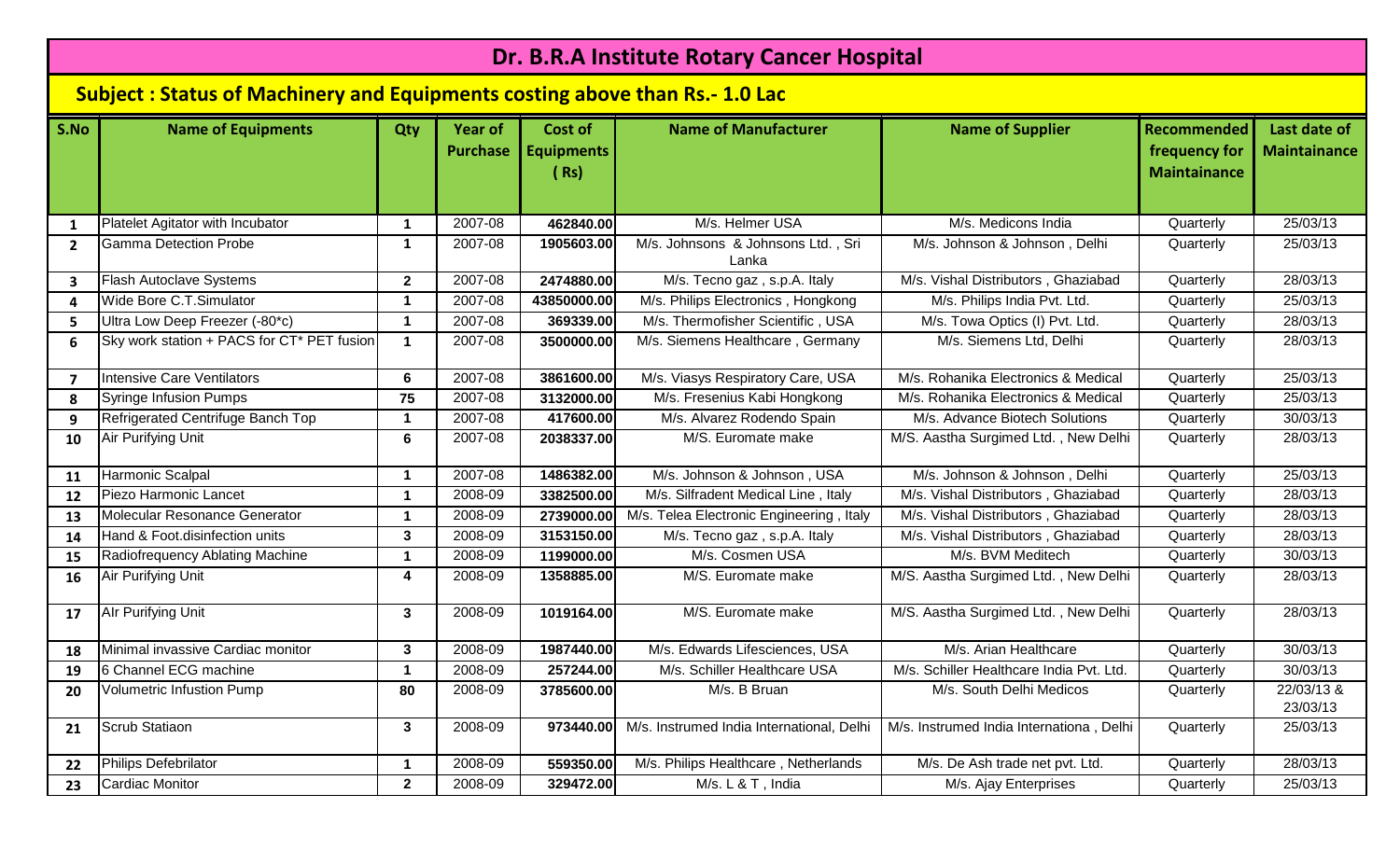| 24 | <b>Control Rate Freezer</b>                                    |                      | 2008-09 | 1267300.00 | M/s. Air Liquidae France                                        | M/s. Advance Biotech Solutions              | Quarterly | 30/03/13 |
|----|----------------------------------------------------------------|----------------------|---------|------------|-----------------------------------------------------------------|---------------------------------------------|-----------|----------|
| 25 | Automatic Washing disinfectant System                          | -1                   | 2008-09 | 348500.00  | M/s. Tecno gaz, s.p.A. Italy                                    | M/s. Vishal Distributors, Ghaziabad         | Quarterly | 28/03/13 |
| 26 | Multipurpose Portable Ultrasound Unit                          |                      | 2008-09 | 1589700.00 | M/s. Sonosite Inc., USA                                         | M/s. Cardio Products Corporation            | Quarterly | 25/03/13 |
| 27 | Fully Automatic Haemotology Analasyer                          | $\mathbf{2}$         | 2008-09 | 1326000.00 | M/s. Melet Schloeshing, France                                  | M/s. HD Consortium India Pvt. Ltd.          | Quarterly | 29/03/13 |
| 28 | <b>Bronchoscope</b>                                            | -1                   | 2008-09 | 1441167.00 | M/s. Karl Storz, Germany                                        | M/s. Vishal Surgical Equipment Co.          | Quarterly | 19/03/13 |
| 29 | Multipurpose Portable Ultrasound Unit                          | -1                   | 2008-09 | 1589700.00 | M/s. Sonosite Inc., USA                                         | M/s. Cardio Products Corporation            | Quarterly | 25/03/13 |
| 30 | Automatic Tissue Processor                                     | -1                   | 2008-09 |            | 1904000.00 M/s. Lieca Mikrosysteme Vertrieb GmbH,<br>Germany    | M/s. Lab India                              | Quarterly | 28/03/13 |
| 31 | Refrigerated Shaker Incubator                                  |                      | 2008-09 | 433160.00  | M/s. New Brunsvik USA                                           | M/s. Eppendorf India                        | Quarterly | 30/03/13 |
| 32 | <b>Binocular Microscope</b>                                    | -1                   | 2008-09 | 253368.00  | M/s. Nikon Corporation, Japan                                   | M/s. Towa Optics (I) Pvt. Ltd.              | Quarterly | 25/03/13 |
| 33 | <b>Biological Safety Cabinet</b>                               | -1                   | 2008-09 | 350000.00  | M/s. HAH, Hongkong                                              | M/s. Advance Biotech Solutions              | Quarterly | 30/03/13 |
| 34 | Co <sub>2</sub> Incubaotr                                      | -1                   | 2008-09 | 418064.00  | M/s. RS Biotech UK                                              | M/s. Biogentek BG India Pvt. Ltd.           | Quarterly | 28/03/13 |
| 35 | <b>Rotary Microtome</b>                                        | $\mathbf{2}$         | 2008-09 | 765744.00  | M/s. Microm International                                       | M/s. Labcon                                 | Quarterly | 28/03/13 |
| 36 | Nerve Stimulator                                               | -1                   | 2008-09 | 265975.00  | M/s. Pazunk Germany                                             | M/s. Hospimedica International Ltd.         | Quarterly | 22/03/13 |
| 37 | <b>Pasturisation System</b>                                    | -1                   | 2008-09 | 1578533.00 | M/s. Natus Medical Inc.                                         | M/s. Hospimedica International Ltd.         | Quarterly | 22/03/13 |
| 38 | O.T Light                                                      | $\mathbf{2}$         | 2008-09 | 996560.00  | M/s. Tecno gaz, s.p.A. Italy                                    | M/s. Vishal Distributors, Ghaziabad         | Quarterly | 28/03/13 |
| 39 | <b>Chemotherapy Couches</b>                                    | 24                   | 2008-09 | 5135049.00 | M/s. Fresenius Kabi Hongkong                                    | M/s. S. R. Biohealth Pvt. Ltd.              | Quarterly | 21/03/13 |
| 40 | Multichannel Cardiac Output Monitor                            | 3                    | 2008-09 | 1200999.00 | M/s. Shenzhen Mindray Biomedicals,<br>China                     | M/s. Rohanika Electronics & Medical         | Quarterly | 25/03/13 |
| 41 | Target Control Infusion Pump                                   | $\mathbf{3}$         | 2008-09 | 1499417.00 | M/s. Fresenius Kabi Hongkong                                    | M/s. Rohanika Electronics & Medical         | Quarterly | 25/03/13 |
| 42 | Fibre Optic Video Bronchoscope with<br>Camera & Ashva Software | -1                   | 2008-09 |            | 1018565.00 M/s. Pentax Medical Singapore Pte. Ltd.<br>Singapore | M/s. South Indian Surgical Co. Ltd.         | Quarterly | 28/03/13 |
| 43 | Patient Trolly for ICU                                         | 4                    | 2008-09 |            | 795297.00 M/s. Arjo Huntleigh International Ltd., UK            | M/s. Vishal Surgical Equipment Co.          | Quarterly | 19/03/13 |
| 44 | Fibreoptic Flexible Cyctoscope                                 | -1                   | 2008-09 | 434550.00  | M/s. Karl Storz, Germany                                        | M/s. Vishal Surgical Equipment Co.          | Quarterly | 19/03/13 |
| 45 | <b>Cell Counter</b>                                            | -1                   | 2008-09 | 905445.00  | M/s. Melet Schloeshing, France                                  | M/s. HD Consortium India Pvt. Ltd.          | Quarterly | 22/03/13 |
| 46 | Spectrophotometer for Nucleic Acid                             | $\mathbf{2}$         | 2008-09 | 1059170.00 | M/s. Thermofisher Scientific, USA                               | M/s. Thermofisher Scintific India Pvt. Ltd. | Quarterly | 25/03/13 |
| 47 | 96 well alpha Thermal Cycler                                   | $\mathbf 1$          | 2008-09 | 532840.00  | M/s. Biosystems International Inc. USA                          | M/s. Labindia Instruments Pvt. Ltd.         | Quarterly | 28/03/13 |
| 48 | Submarine Electrophoresis Unit, Vertical<br>Gel & Power Pack   | $\mathbf{2}$         | 2008-09 | 297633.00  | M/s. GE Healthcare Bio Sciences Ltd.,<br>Hongkong               | M/s. Spinco Biotech                         | Quarterly | 20/03/13 |
| 49 | LN2 Container Model BSF 110 Vertical &<br>Model ABS Doly AB15  | $\mathbf{2}$         | 2008-09 | 2644725.00 | M/s. DKSH Switzerland                                           | M/s. DKSH Technologies (P) Ltd.             | Quarterly | 22/03/13 |
| 50 | <b>Biosafety Cabinet</b>                                       |                      | 2008-09 | 416957.00  | M/s. HAH ( HK) Company Ltd.                                     | M/s. Advance Biotech Solutions              | Quarterly | 30/03/13 |
| 51 | Percutaneous Neuromodulation system with<br>accessories        | $\blacktriangleleft$ | 2009-10 | 180960.00  | M/s. Biowave, USA                                               | M/s. Inmito                                 | Quarterly | 28/03/13 |
| 52 | Synchromed Pump with catheters                                 | 6                    | 2009-10 | 1920600.00 | M/S. Medtronic, USA                                             | M/s. Speciality Pharma                      | Quarterly | 30/03/13 |
| 53 | Spirometer, Laptop with accessories                            | $\mathbf{2}$         | 2009-10 | 252000.00  |                                                                 | M/s. Nidek Medical India                    | Quarterly | 25/03/13 |
| 54 | Optical View Larryngoscope                                     | $\mathbf{3}$         | 2009-10 | 425250.00  | M/s. Truphatek Israel                                           | M/s. Faith Biotech                          | Quarterly | 25/03/13 |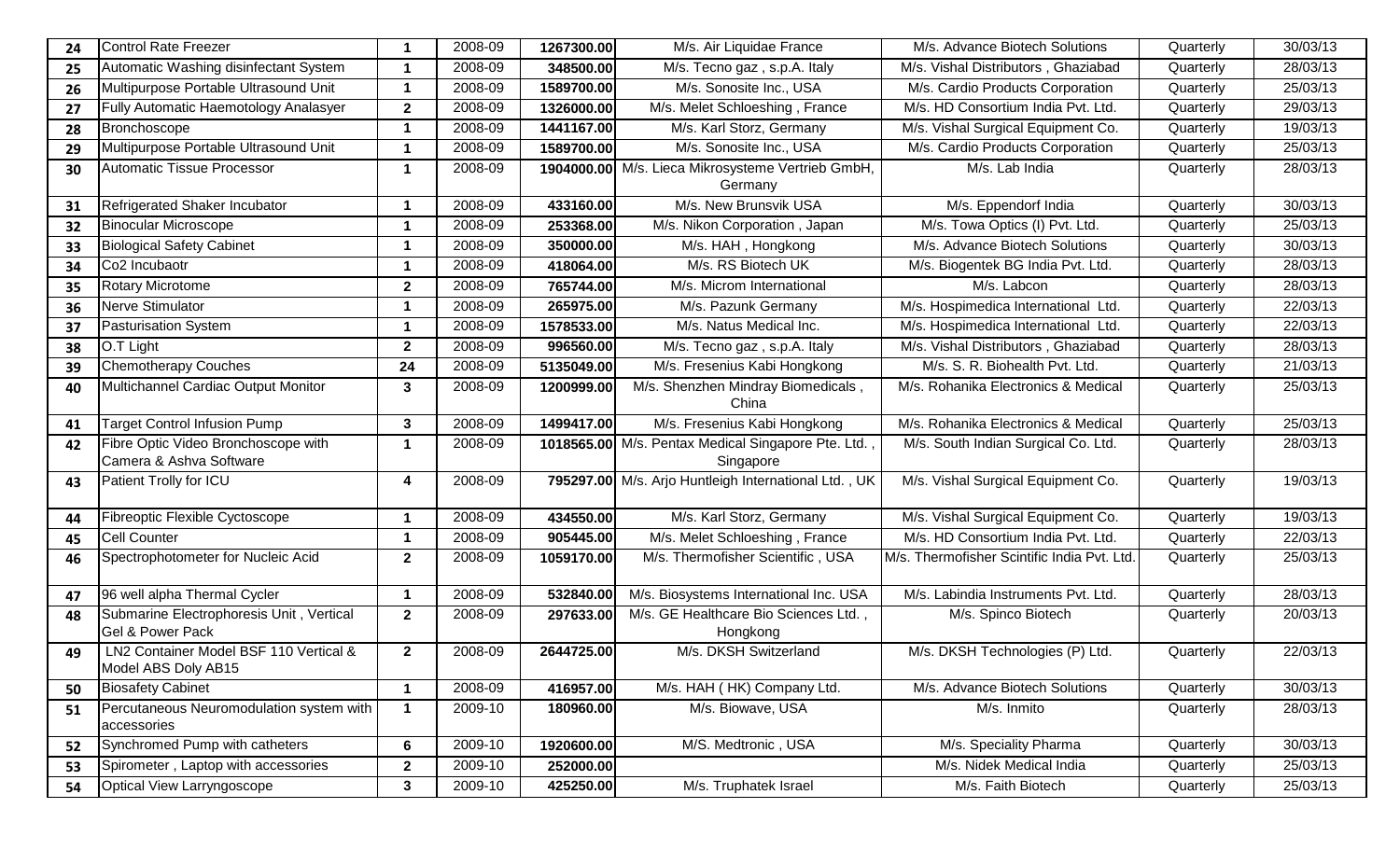| 55 | Self Retaining Multipurpose Retractor with<br>accessories                     | 1 Set                | 2009-10 | 760000.00   | M/s. Omnitract USA                                           | M/s. BL Lifesciences Pvt. Ltd.                          | Quarterly | 25/03/13 |
|----|-------------------------------------------------------------------------------|----------------------|---------|-------------|--------------------------------------------------------------|---------------------------------------------------------|-----------|----------|
| 56 | Surgical Positioning System                                                   | 6                    | 2009-10 | 829175.00   | M/s. B.b.W Schmidt GmbH, Germany                             | M/s. Devyog Impex Pvt. Ltd.                             | Quarterly | 28/03/13 |
| 57 | PMD Device & pain Mangement scrambler<br>therapy system                       | $\blacktriangleleft$ | 2009-10 | 2719500.00  | M/s. Competetive Inc., USA                                   | M/s. Ganesh Enterprises, Nasik                          | Quarterly | 22/03/13 |
| 58 | <b>Electro Vessel Sealing System</b>                                          | $\mathbf 1$          | 2009-10 | 1406394.00  | M/s. Johnson & Johnson, USA                                  | M/s. Oriental Surgical Works                            | Quarterly | 25/03/13 |
| 59 | <b>Electro Cautery Unit</b>                                                   | $\mathbf{2}$         | 2009-10 | 1045800.00  | M/s. Vallylab, USA                                           | M/s. Mediworks                                          | Quarterly | 19/03/13 |
| 60 | <b>ABG Machine</b>                                                            | $\mathbf{2}$         | 2009-10 | 609000.00   | M/s. Eschweiler, Germany                                     | M/s. CL Micromed Pvt. Ltd.                              | Quarterly | 22/03/13 |
| 61 | Non Invassive Pulse Oxymeter                                                  | 8                    | 2009-10 | 5023200.00  | M/s. Masimo, USA                                             | M/s. CL Micromed Pvt. Ltd.                              | Quarterly | 22/03/13 |
| 62 | <b>Pneumatic Compression Device</b>                                           | $\mathbf{2}$         | 2009-10 | 367500.00   | M/s. Dae                                                     | M/s. Cosmotec Medicaments                               | Quarterly | 20/03/13 |
| 63 | <b>Transport Ventilator</b>                                                   | 6                    | 2009-10 | 3181500.00  | M/s. Resmed, USA                                             | M/s. South Delhi Pharma                                 | Quarterly | 28/03/13 |
| 64 | Electrodiagnostic Sensory Nerve Fibre<br><b>Conduction Threshold Analyser</b> | 1                    | 2009-10 | 1338480.00  | M/s. Neurotron, USA                                          | M/s. Aark Pharmaceuticals                               | Quarterly | 30/03/13 |
| 65 | Nerve Monitoring Sytem for intraoperative<br>monitoring                       | $\mathbf 1$          | 2009-10 | 1150000.00  | M/s. Inomed, Gemany                                          | M/s. Aark Pharmaceuticals                               | Quarterly | 30/03/13 |
| 66 | <b>Free Light Chain Analyser</b>                                              | 1                    | 2009-10 | 2652774.00  | M/s. Roche                                                   | M/s. Roche Diagnostics India Pvt. Ltd.                  | Quarterly | 28/03/13 |
| 67 | <b>RT PCR system</b>                                                          | $\mathbf 1$          | 2009-10 | 1593625.00  | M/s. Biorad Laboratories, USA                                | M/s. Biorad Laboratories (I) Pvt. Ltd.                  | Quarterly | 28/03/13 |
| 68 | Fully Automated 5 part differential<br>haematology analyser with auto loader  | $\mathbf{2}$         | 2009-10 | 1852178.00  | M/s. SFRI France                                             | M/s. Suyog Diagnostics Pvt. Ltd.                        | Quarterly | 30/03/13 |
| 69 | Sterile Drier                                                                 | -1                   | 2009-10 | 732760.00   | M/s. Frank Finland                                           | M/s. Technomed Services                                 | Quarterly | 20/03/13 |
| 70 | Pateint Trolly for ICU                                                        | 4                    | 2009-10 |             | 1222200.00 M/s. Arjo Huntleigh International Ltd., UK        | M/s. Vishal Surgical Equipment Co.                      | Quarterly | 20/03/13 |
| 71 | <b>LED OT Ceiling Light</b>                                                   | $\mathbf{2}$         | 2009-10 | 3789368.00  | M/s. Berchtold, germany                                      | M/s. S. R. Biohealth Pvt. Ltd.                          | Quarterly | 21/03/13 |
| 72 | <b>Hybridisation Oven</b>                                                     | 1                    | 2009-10 | 246803.00   | M/s. Abott GmbH, Germany                                     | M/s. DSS Imagetech Pvt. Ltd.                            | Quarterly | 22/03/13 |
| 73 | Anesthesia Workstation Unit                                                   | 6                    | 2009-10 | 20371032.00 | M/s. Drager Medical AG, Germany                              | M/s. Drager Medical (I) Pvt. Ltd.                       | Quarterly | 25/03/13 |
| 74 | Incubator with shaker                                                         | $\blacktriangleleft$ | 2009-10 | 353950.00   | M/s. Infors AG, Germany                                      | M/s. TTL Technologies Pvt. Ltd.                         | Quarterly | 28/03/13 |
| 75 | Video Larrngoscope                                                            | $\mathbf{2}$         | 2009-10 | 1222928.00  | M/s. Verathon Ltd., UK                                       | M/s. Technomed Services                                 | Quarterly | 28/03/13 |
| 76 | CR System for Radiography & Fluroscopy                                        | 1                    | 2009-10 | 3717927.00  | M/s. Agfa Healthcare NV, Belgium                             | M/s. Agfa Healthcare (I) Pvt. Ltd.                      | Quarterly | 22/03/13 |
| 77 | Orbital & Linear Shaker                                                       | $\mathbf{2}$         | 2009-10 |             | 592185.00 M/s. Grant Isntruments (Cambridge) Ltd.<br>England | M/s. Nulife Consultants & Distributors (<br>Pvt. ) Ltd. | Quarterly | 28/03/13 |
| 78 | Fibre Optic Bronchoscope                                                      | $\mathbf{2}$         | 2009-10 | 2479620.00  | M/s. Karl Storz, Germany                                     | M/s. Vishal Surgical Equipment Co.                      | Quarterly | 20/03/13 |
| 79 | Nikon Trinocular Inverted Microscope                                          |                      | 2009-10 | 184070.00   | M/s. Nikon Corporation, Japan                                | M/s. Towa Optics (I) Pvt. Ltd.                          | Quarterly | 25/03/13 |
| 80 | Indigenous items for CR System                                                | 1 set                | 2010-11 | 807693.00   | M/s. Agfa Healthcare (I) Pvt. Ltd.                           | M/s. Agfa Healthcare (I) Pvt. Ltd.                      | Quarterly | 22/03/13 |
| 81 | Electric Dermatome                                                            | $\mathbf{2}$         | 2010-11 | 593561.00   | M/s. Zimmer USA                                              | M/s. Ahujasons Surgicals                                | Quarterly | 30/03/13 |
| 82 | Nerve Monitor for intraopeatvie monitoring<br>system trolly & docobox         | 1                    | 2010-11 | 466274.00   | M/s. Inomed, Gemany                                          | M/s. Aark Pharmaceuticals                               | Quarterly | 30/03/13 |
| 83 | Rigid Cystoscope                                                              | 1                    | 2010-11 | 404738.00   | M/s. Richard Wolf GmbH, Germany                              | M/s. Eagle Medical Systems Pvt. Ltd.                    | Quarterly | 18/03/13 |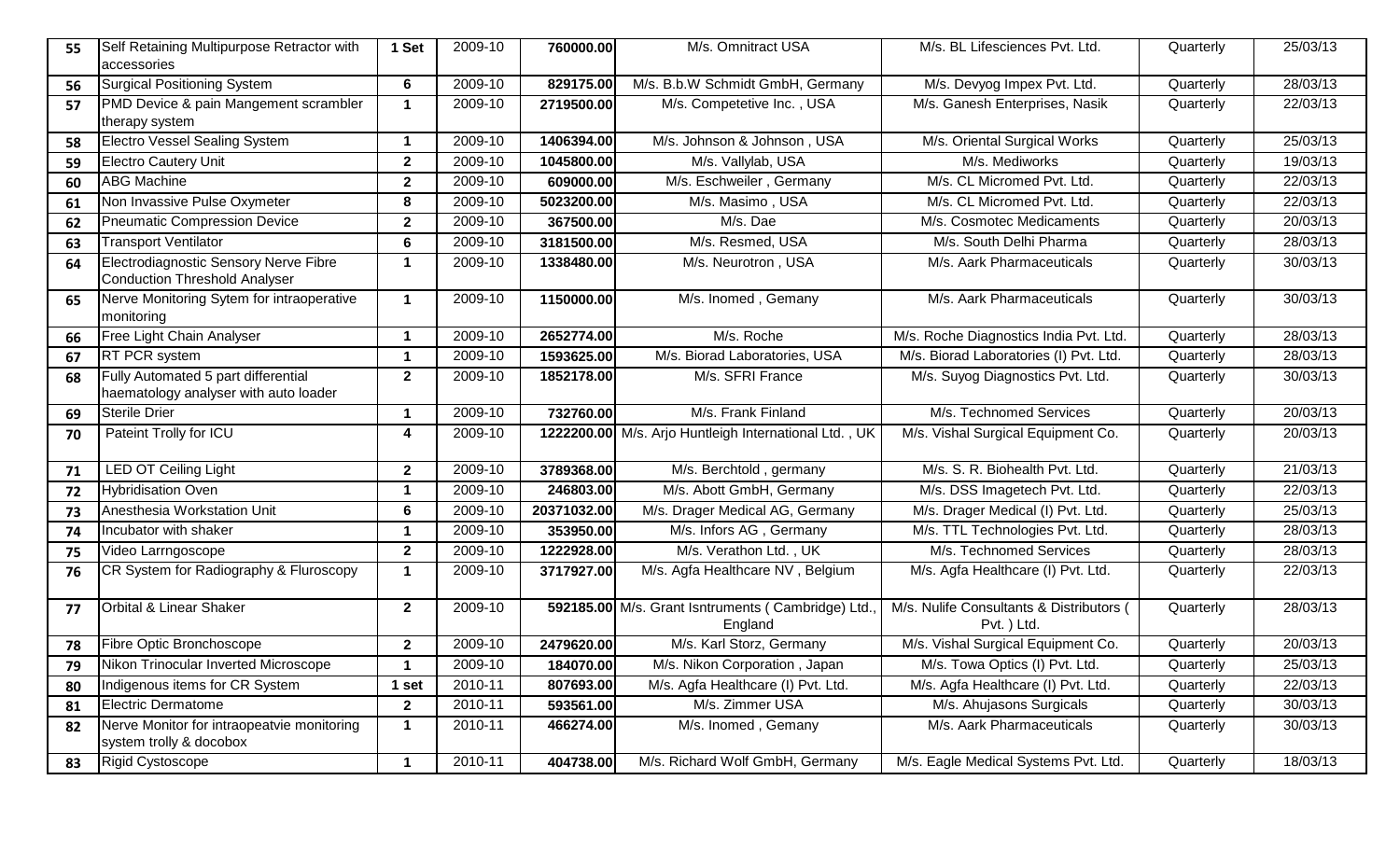| 84  | Upper GI Scope Fibre Optic                                                                          | $\mathbf 1$          | 2010-11 | 831053.00   | M/s. Olympus Singapore Pte. Ltd.,<br>Singapore                                                      | M/s. DSS Imagetech Pvt. Ltd.                   | Quarterly | 22/03/13 |
|-----|-----------------------------------------------------------------------------------------------------|----------------------|---------|-------------|-----------------------------------------------------------------------------------------------------|------------------------------------------------|-----------|----------|
| 85  | Surgical Instruments Washer System                                                                  | $\blacktriangleleft$ | 2010-11 | 1885275.00  | M/s. Miele Germany                                                                                  | M/s. CL Micromed Pvt. Ltd.                     | Quarterly | 22/03/13 |
| 86  | Cyan ADP9 Color Flowcytometer with all<br>acessories                                                | $\blacktriangleleft$ | 2010-11 | 9008432.00  | M/s. Beckman Coulter Internatioal SA,<br>Switzerland                                                | M/s. Beckman Coulter India Pvt. Ltd.           | Quarterly | 18/03/13 |
| 87  | Cardiac Monitor with central workstation                                                            | $12 + 1$             | 2010-11 |             | 6980985.00 M/s. Wipro GE Healthcare Singapore Pvt.<br>Ltd., Singpore                                | M/s. Wipro GE Healthcare Pvt. Ltd.             | Quarterly | 20/03/13 |
| 88  | Mobile X Ray Unit                                                                                   | $\mathbf{2}$         | 2010-11 | 5595741.00  | M/s. Siemens Healthcare, Germany                                                                    | M/s. Siemens Ltd, Delhi                        | Quarterly | 28/03/13 |
| 89  | Table Top Plasma Sterlizer System                                                                   | 1                    | 2010-11 | 3017385.00  | M/s. Johnsons & Johnsons Ltd., Sri<br>Lanka                                                         | M/s. Johnson & Johnson, Delhi                  | Quarterly | 25/03/13 |
| 90  | Refrigerated Centriofuge                                                                            | $\mathbf{2}$         | 2010-11 |             | 1279941.00 M/s. MPW Med. Isntruments Co-operative M/s. Percon Instruments & Services Pvt.<br>Poland | Ltd.                                           | Quarterly | 22/03/13 |
| 91  | Deep Freezer -40 <sup>*</sup> C                                                                     | 1                    | 2010-11 | 197263.00   | M/s. HAH (Hong Kong)                                                                                | M/s. Advance Biotech Solutions                 | Quarterly | 30/03/13 |
| 92  | Fibre Optic Nasopharyngoscope                                                                       | 1                    | 2010-11 | 605478.00   | M/s. Karl Storz, Germany                                                                            | M/s. Vishal Surgical Equipment Co.             | Quarterly | 20/03/13 |
| 93  | Rigid Sigmoidoscope                                                                                 | 1                    | 2010-11 | 214529.00   | M/s. Karl Storz, Germany                                                                            | M/s. Vishal Surgical Equipment Co.             | Quarterly | 20/03/13 |
| 94  | Fibre Optic Cyctoscope                                                                              | $\mathbf 1$          | 2010-11 | 601195.00   | M/s. Karl Storz, Germany                                                                            | M/s. Vishal Surgical Equipment Co.             | Quarterly | 20/03/13 |
| 95  | Deep Freezer -70*C                                                                                  | 1                    | 2010-11 | 439452.00   | M/s. Kaltis International, Taiwan                                                                   | M/s. Saksham Technologies                      | Quarterly | 30/03/13 |
| 96  | Microscope with Teaching Head                                                                       | $\mathbf 1$          | 2010-11 | 560510.00   | M/s. Olympus Singapore Pte. Ltd.,<br>Singapore                                                      | M/s. DSS Imagetech Pvt. Ltd.                   | Quarterly | 22/03/13 |
| 97  | Mini & Midi Seperator                                                                               | 1                    | 2010-11 | 459274.00   | M/s. Milteneyei Biotech Asia Pacific Pte.<br>Ltd., Singapore                                        | M/s. Labmate Asia Pvt. Ltd.                    | Quarterly | 30/03/13 |
| 98  | <b>UV</b> Spectrophotometer                                                                         | 1                    | 2010-11 | 978913.00   | M/s. Perkin Elmer Singapore Pte Ltd.                                                                | M/s. Perkin Elmer (I) Pvt. Ltd.                | Quarterly | 28/03/13 |
| 99  | <b>Patient Trolly</b>                                                                               | 4                    | 2010-11 |             | 851000.00 M/s. Arjo Huntleigh International Ltd., UK                                                | M/s. Vishal Surgical Equipment Co.             | Quarterly | 21/03/13 |
| 100 | DNA Sequencing System for qualtitative<br>gene analysis                                             | $\mathbf 1$          | 2010-11 | 6494681.00  | M/s. Beckman Coulter Internatioal SA,<br>Switzerland                                                | M/s. Beckman Coulter India Pvt. Ltd.           | Quarterly | 18/03/13 |
| 101 | VMAT system for IGRT system with all<br>acceesories, Symmetry, 3rd Energy Option<br>& VMAT QA Tools | $\mathbf{1}$         | 2010-11 | 49410000.00 | M/s. Elekta Ltd., UK                                                                                | M/s. Elekta Medical Systems India Pvt.<br>Ltd. | Quarterly | 18/03/13 |
| 102 | Bright Field Microscope advanced                                                                    | 1                    | 2010-11 | 1435740.00  | M/s. Nikon Corporation, Japan                                                                       | M/s. Towa Optics (I) Pvt. Ltd.                 | Quarterly | 25/03/13 |
| 103 | <b>RT PCR system</b>                                                                                | $\mathbf 1$          | 2010-11 | 2775500.00  | M/s. Applied Biosciences, USA                                                                       | M/s. Invtirogen Bioservices Pvt. Ltd.          | Quarterly | 20/03/13 |
| 104 | <b>Gel Documentation system</b>                                                                     | 1                    | 2010-11 | 1853800.00  | M/s. Cell Biosciences, USA                                                                          | M/s. Systems & Controls                        | Quarterly | 28/03/13 |
| 105 | Trinocular Microscope                                                                               | $\mathbf{2}$         | 2011-12 | 222856.00   | M/s. Radical Instruments Pvt. Ltd.                                                                  | M/s. Radical Instruments Pvt. Ltd.             | Quarterly | 22/03/13 |
| 106 | Thermal Cycler                                                                                      | $\mathbf 1$          | 2011-12 | 262500.00   | M/s. Genetix Biotech Asia Pvt. Ltd.                                                                 | M/s. Genetix Biotech Asia Pvt. Ltd.            | Quarterly | 28/03/13 |
| 107 | <b>Fully Automated Haematology Analyser</b>                                                         | $\mathbf{2}$         | 2011-12 | 886431.00   | M/s. Melet Schloeshing, France                                                                      | M/s. HD Consortium India Pvt. Ltd.             | Quarterly | 22/03/13 |
| 108 | Ultrasonic Bone Scalpel                                                                             | $\mathbf{1}$         | 2011-12 | 5448978.00  | M/s. Silfradent Medical Line, Italy                                                                 | M/s. Vishal Distributors, Ghaziabad            | Quarterly | 30/03/13 |
| 109 | Advance Vessel Sealing system with mono<br>& bipolar cautery (M/S. Vallay Lab make)                 | $\mathbf{1}$         | 2011-12 | 2475984.00  | M/s. Vallylab, USA                                                                                  | M/s. Mediworks                                 | Quarterly | 19/03/13 |